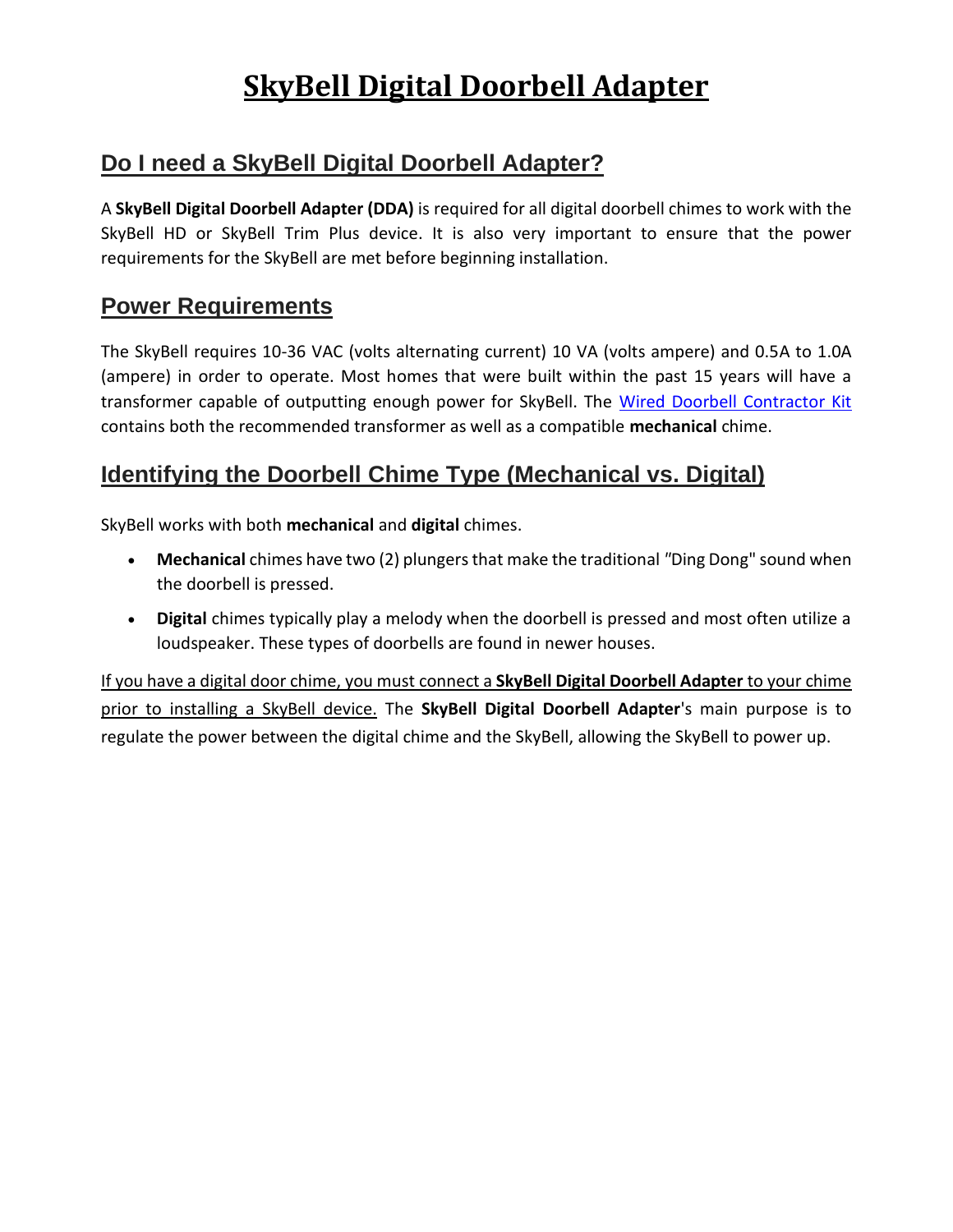#### **Wiring the SkyBell with a Mechanical Chime**

**Mechanical** chimes have two plungers and go DING DONG. The diagram below shows how the SkyBell replaces the existing push-button doorbell switch by connecting to the existing doorbell system wires:



\*SkyBell is only compatible with wired, mechanical doorbell chimes \*Use class II line 120 60Hz transformer (USA) \*Do not use a resistor if you are using a doorbell chime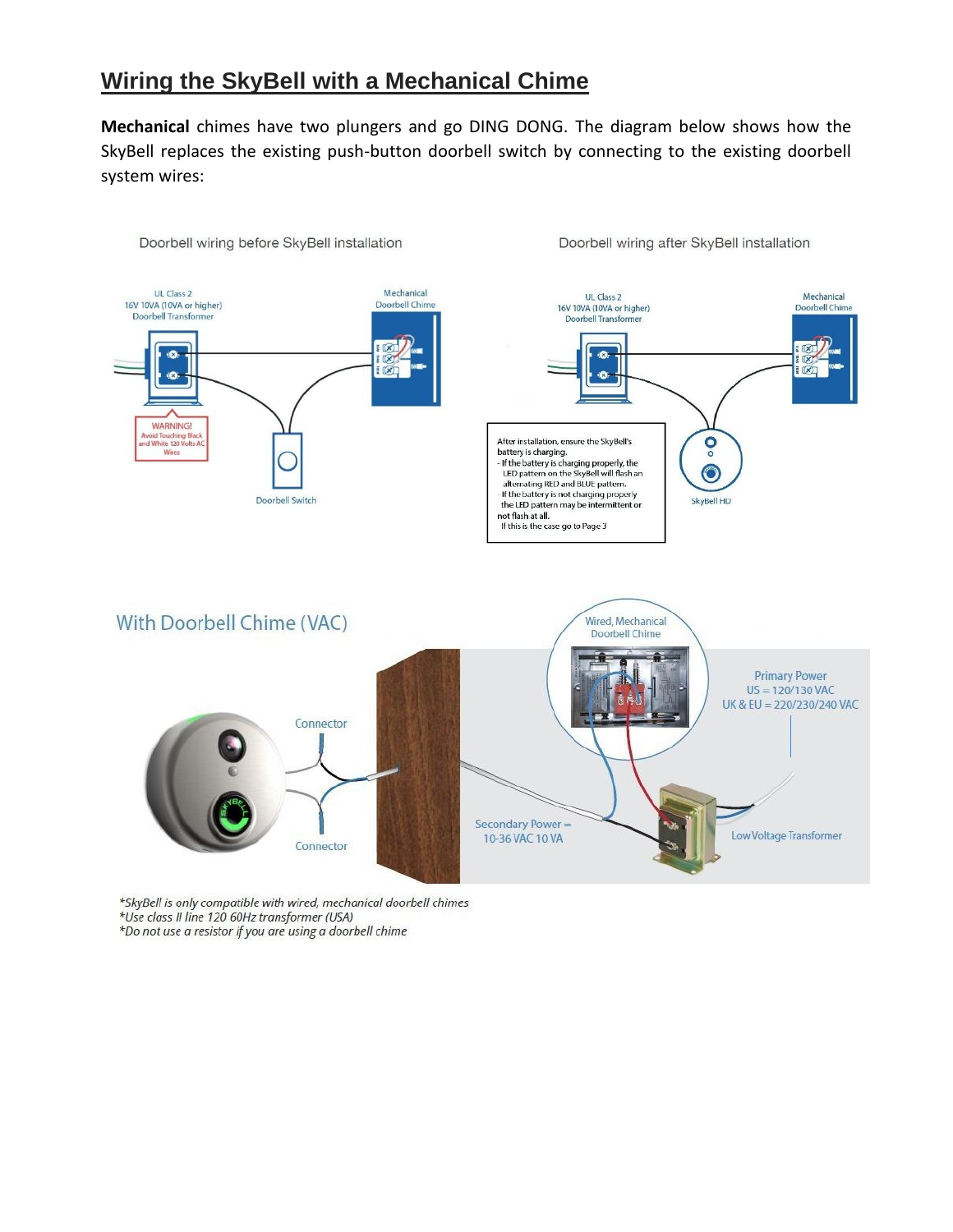#### Wired, Mechanical Doorbell Chime



Wire from SkyBell attaches to<br>terminal marked "Front Door".

Wire from SkyBell attaches to<br>terminal marked "Trans or Transformer".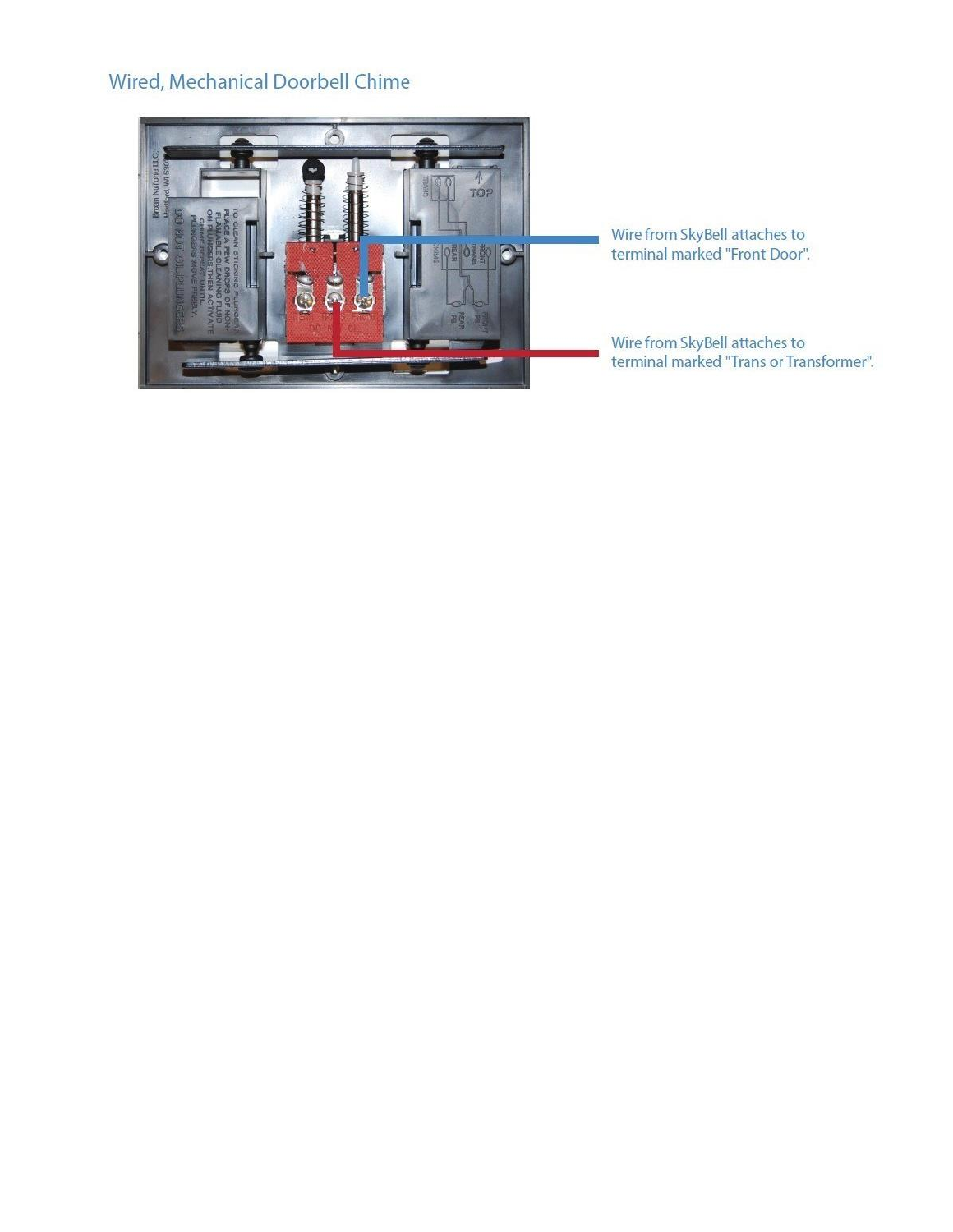## **Wiring the SkyBell with a Digital Chime**

The **SkyBell Digital Doorbell Adapter** is required for a SkyBell Wi-Fi Video Doorbell device when connected to an indoor digital doorbell chime system. The following image shows the latest version of the adaptor.



The main purpose of the **SkyBell Digital Doorbell Adapter** is to regulate the power between the chime and the SkyBell, allowing the SkyBell to operate correctly.

#### **Installation**

The **SkyBell Digital Doorbell Adapter** can be installed relatively quickly and easily. Please watch the SkyBell Digital Doorbell Adapter [Installation](https://www.youtube.com/watch?v=z11dfrYE5cA&feature=youtu.be) Video to learn how it is done.

NOTE: The **SkyBell Digital Doorbell Adapter** featured in this video has since been modified so the connectors to terminals are wire based rather than fitting the circular openings allowing it to work in most digital doorbells. The app featured in this video has also been updated and does not reflect the most recent app layout and design.

The SkyBell DDA installs inside of an indoor digital doorbell chime by connecting the wires to the terminals used for FRONT (representing the front doorbell) and TRANS or TRANSFORMER, used for regulating low-voltage power of wired indoor digital chime systems.

- Insert one wire each into the connector on the SkyBell DDA as shown in the diagram.
- Ensure the wire is inserted all the way and is not loose.
- Connect one wire lead to the "FRONT" terminal of the digital doorbell chime.
- Connect the second wire lead to the "TRANS" or TRANSFORMER" terminal.
- Make sure all wires are securely fastened.

The diagram below shows how the **SkyBell Digital Doorbell Adapter** connectsto the terminalsinside of a digital doorbell chime, which is connected to both the SkyBell Wi-Fi Video Doorbell and the transformer.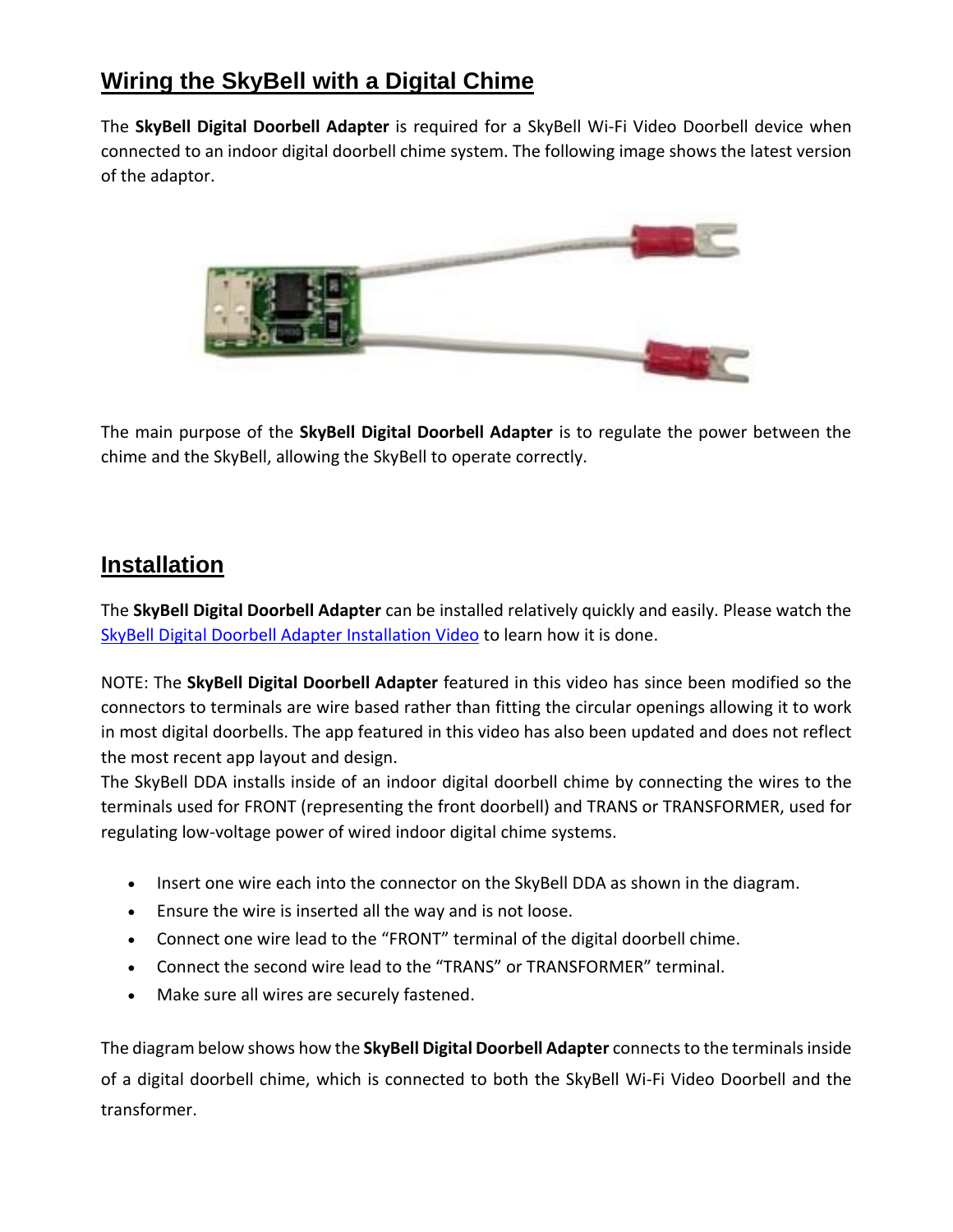

Download [SkyBell Digital Doorbell Adapter \(DDA\) Installation Card.](https://skybelldealer.com/wp-content/uploads/2018/04/DDA-Installation-Card.pdf)

Once the **SkyBell Digital Doorbell Adapter** is installed into the digital chime system, please ensure that the "Digital Chime" feature is enabled within the SkyBell app. This feature can be found under "Device Settings" in the SkyBell app. Without this feature enabled, users will experience irregular behavior from the SkyBell and/or the chime such as warped tones, constant ringing from the chime or power loss to the chime.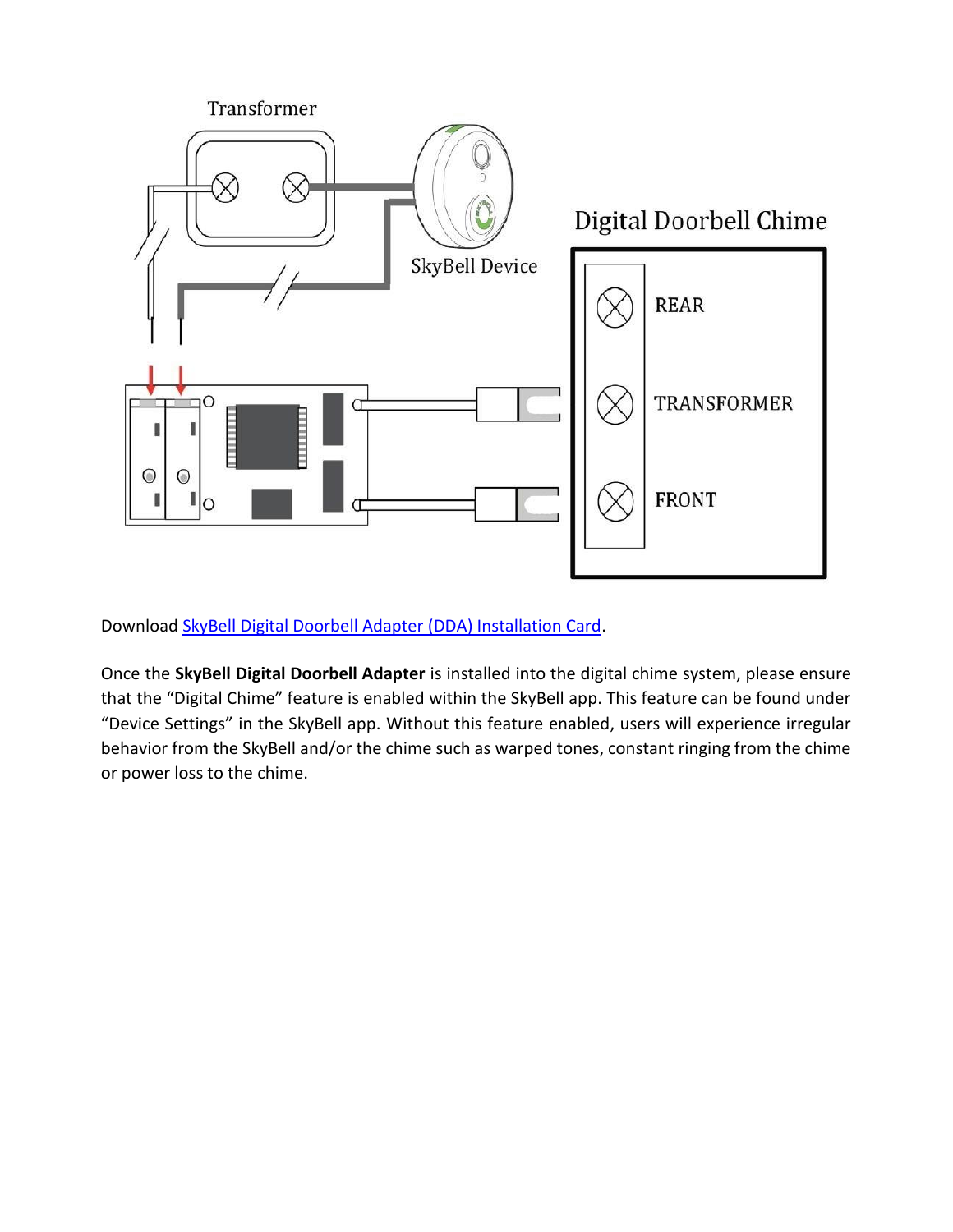

# **Troubleshooting**

If you connect your SkyBell to a digital chime system without the **SkyBell Digital Doorbell Adapter**, you may experience the following:

- Your digital chime will ring continuously until the SkyBell is disconnected from power.
- The SkyBell may not power up because the digital chime is pulling most of the power from the transformer.
- The transformer may hum or buzz because it is not able to send enough power to both the digital chime and the SkyBell.